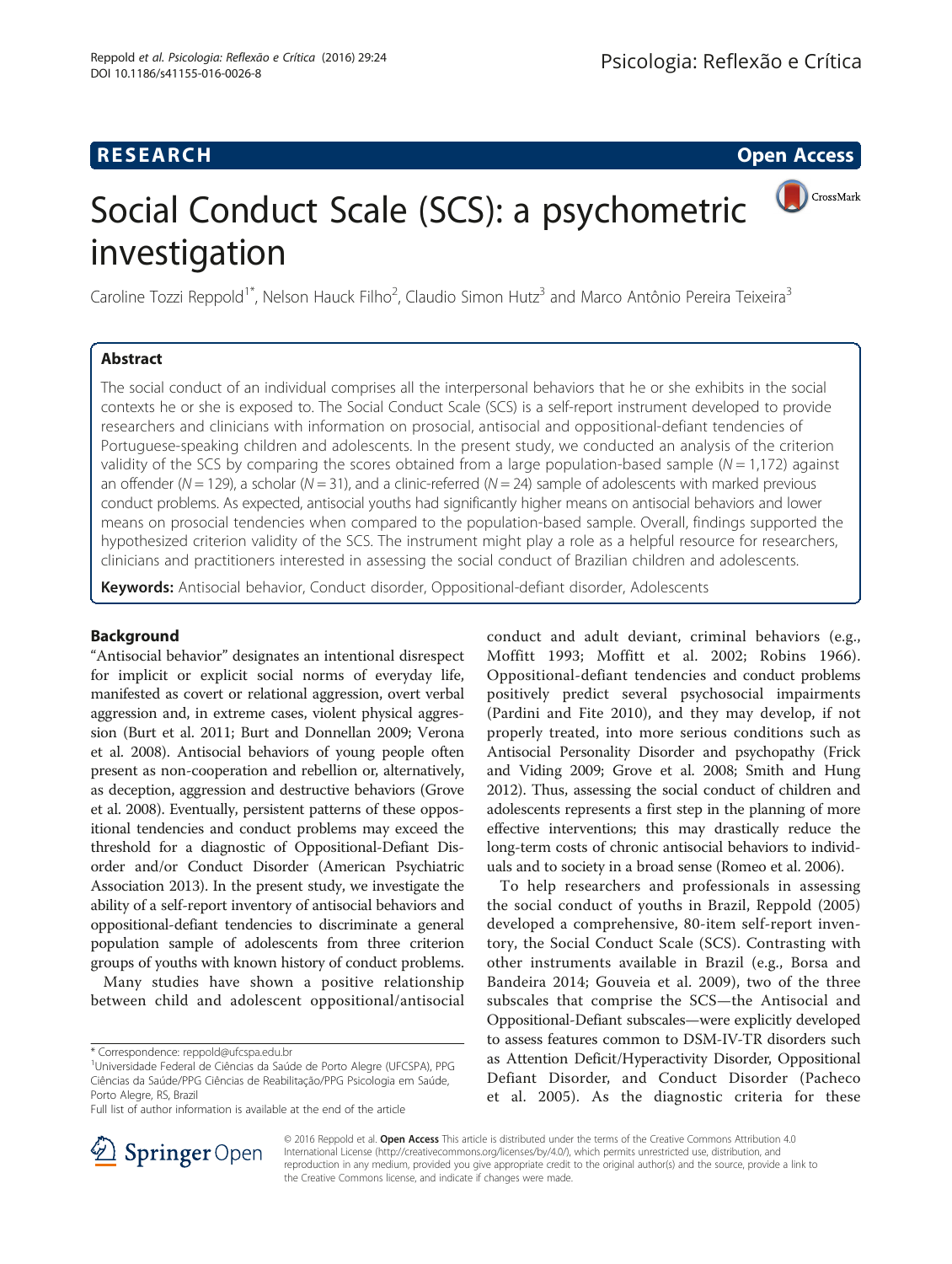conditions underwent few changes with the advent of the DSM-5 (American Psychiatric Association [2013](#page-3-0)), the SCS remains largely informative on most of the relevant characteristics of such disorders.

The third SCS subscale is named "Prosocial," and it captures to what extent youths display prosocial behaviors and emotions. One change from the DSM-IV-TR to DSM-5 that is worth mentioning is the focus now given to callousunemotional traits as a diagnostic specifier for Conduct Disorder, features that are referred to as "limited prosocial emotions" (American Psychiatric Association [2013\)](#page-3-0). Callous unemotional traits comprehend lack of remorse, callousness, carelessness and unemotionality, features that when combined to the other Conduct Disorder criteria, yield a profile that has been linked to high levels of aggression and cruelty (Kahn et al. [2012\)](#page-3-0). Accordingly, low scores in this SCS Prosocial subscale can potentially serve as a proxy to callous-unemotional traits, affording a comprehensive assessment of the social conduct of youths by clinicians and researchers. In turn, high Prosocial scores can instead reveal important protective factors to be considered when conducting a balanced assessment of strengths and weaknesses of children and adolescents.

In research and applied contexts, self-report psychometric instruments as the SCS are especially useful for assessment purposes because they save time and resources (Widiger and Frances [1987](#page-3-0)). However, using self-report instruments in the assessment of socially undesirable features is still a contentious issue in the literature. On the one hand, some evidence suggests antisocial traits (e.g., psychopathy) may predispose individuals toward faking responses on self-report inventories, especially during testing situations where results directly impact on one's future—say, a job interview (Edens [2004](#page-3-0)). On the other hand, socially desirable responding is regarded as a typical method bias of self-report instruments that does not necessarily impair validity (Holden and Passey [2010](#page-3-0); Ones and Viswesvaran [1998\)](#page-3-0).

Therefore, self-report inventories of antisocial traits such as the SCS should always be put to the test as to their ability in truly separating criterion groups of individuals with and without a history of antisocial behavior. In the present study, we investigate the capacity of the self-report SCS in validly and reliably discriminating a sample of adolescents from the general population from three criterion groups with a known history of conduct problems: a scholar, an offender and a clinic-referred sample. We hypothesized antisocial youths would exhibit higher scores on conduct problems and oppositional tendencies, along with lower scores on prosocial skills when compared to the general population-based sample.

## Method

#### Participants and procedures

We used four distinct convenience samples of Brazilian adolescents. Sample 1 was composed of mixed public and private school and high school students  $(N = 1,172;$ mean age = 14.0 years,  $SD = 1.66$ ; range = 11–17 years; 52.30 % girls), and served as a baseline against which we compared the social conduct scores of the other samples. Sample 2 was composed of adjudicated adolescents that were under a court's jurisdiction because of offending behavior ( $N = 129$ ; mean age = 15.4 years;  $SD = 1.46$ ; range = 12-17 years; 68.90 % boys). Sample 3 comprised youths diagnosed with Conduct Disorder and/or Oppositional-Defiant Disorder by clinical psychiatrists, neurologists and psychologists, according to a standardized interview for assessing the DSM criteria, the SCID-I ( $N = 24$ ; mean age = 15.70 years;  $SD =$ 1.06; range = 11–17 years; 58.33 % girls). Sample 4 comprised school and high school students with conduct problems but with no known history of offending behavior  $(N = 31;$  mean age = 15.3 years;  $SD = 0.86;$ range =  $12-17$  years; 61.30 % boys). The Institutional Review Board from the Hospital de Clínicas de Porto Alegre previously approved the study project (protocol n. 05-052). All data collection followed standardized procedures; informed consent was obtained from all participants and their legal guardians. Further demographic information of each separate sample can be found in Table 1.

Table 1 Demographic information on the sample groups

|                                      | Population-based | Offender     | Clinic-referred | Scholar      |
|--------------------------------------|------------------|--------------|-----------------|--------------|
| Type of school                       |                  |              |                 |              |
| Public                               | 780 (66.3 %)     | 102 (90.3 %) | 19 (79.16 %)    | 17 (58.84 %) |
| Private                              | 395 (33.7 %)     | 11 (9.7 %)   | $5(20.84\%)$    | 14 (45.16 %) |
| <b>Education</b>                     |                  |              |                 |              |
| Elementary school (5th to 8th grade) | 386 (32.9 %)     | 129 (100 %)  | 20 (83.33 %)    | 20 (64.51 %) |
| High School (1st to 3rd grade)       | 786 (67.1 %)     | $0(0.0\%)$   | $4(16.66\%)$    | 11 (35.49 %) |

Note. Frequency analyses considering  $n$  of valid cases (non-missing data) divided by the total  $n$  in each group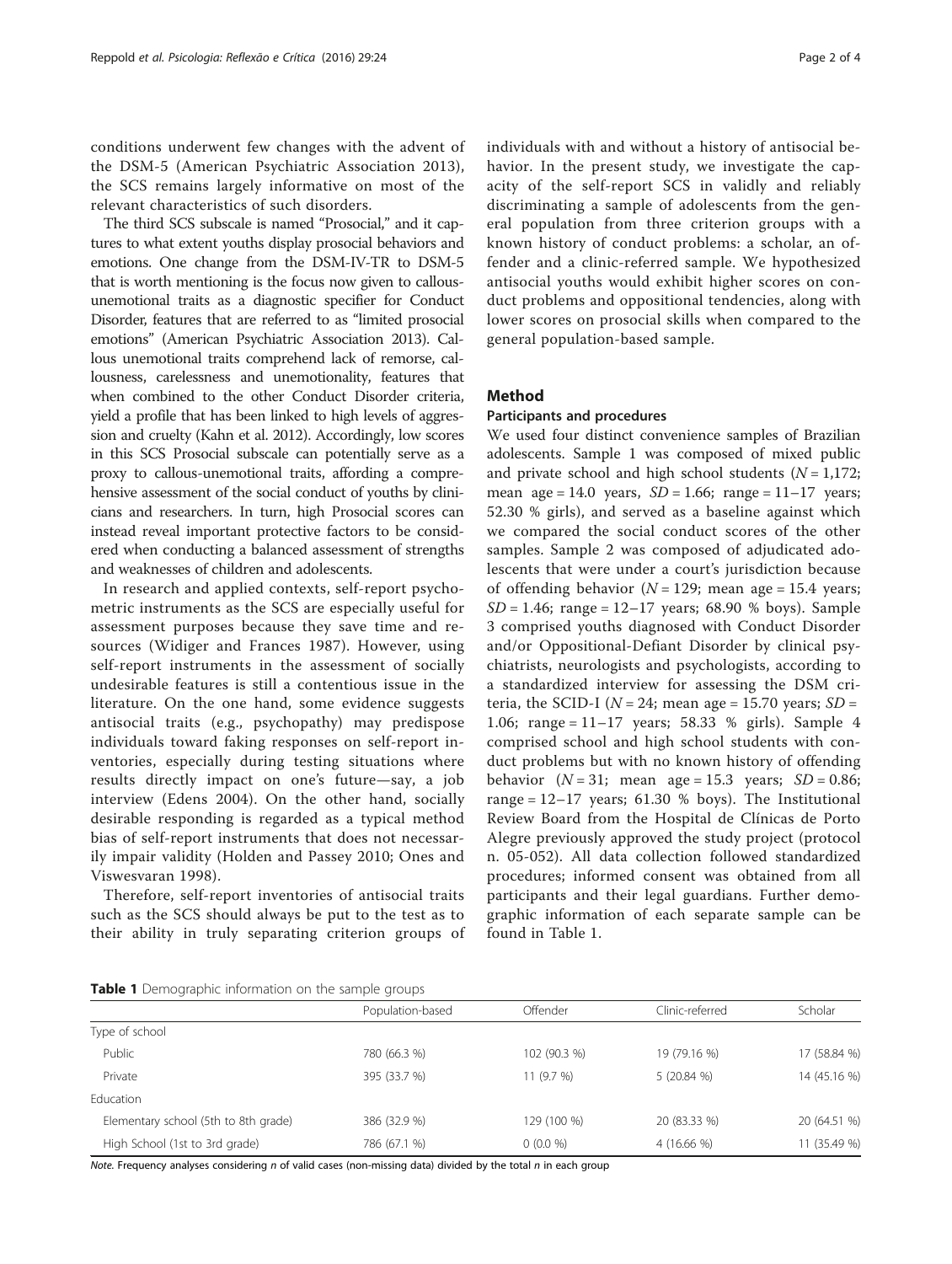### Instrument

Social Conduct Assessment Scale (SCAS; Reppold [2005](#page-3-0)) is an 80-item self-report psychometric instrument that addresses three distinct aspects of the social conduct of children and adolescents: Antisocial (40 items,  $\alpha = .92$ ), Oppositional-Defiant (17 items,  $\alpha = .84$ ); and Prosocial (23 items,  $\alpha$  = .83). A five-point Likert scale was employed for each item,  $1 =$  Strongly disagree and  $5 =$  Strongly agree.

## Data analysis

Kolmogorov-Smirnov tests of normality, measures of skewness and kurtosis, and a visual inspection of histograms supported the use of parametric statistics. We tested the null hypothesis of equality of means between groups with ANOVA and Scheffe's post-hoc test. The defined alpha value was .05.

#### Results

Table 2 presents descriptive information for each scale (based on sum scores), along with the results for ANOVA and post-hoc tests. All ANOVA tests were statistically significant at  $p < .001$ . In comparison to the population-based sample, we observed extremely higher scores on conduct problems (Antisocial scale) in the forensic sample,  $d = 1.20$ , as well as in clinic-referred,  $d = 1.05$ , and scholar adolescents,  $d = .78$ . Forensic, clinic-referred, and scholar adolescents revealed lower scores on prosocial behaviors (Prosocial scale) than adolescents from the population-based sample,  $d = 1.99$ ,  $d = .69$ , and  $d = 1.26$ , respectively. In addition, clinicreferred adolescents exhibited extremely higher means on oppositional-defiant tendencies (Oppositional-Defiant scale) as compared to youths from the general population,  $d = 1.67$ . Unexpectedly, scholar and forensic youngsters had non-significantly different means on oppositionaldefiant tendencies as compared to youngsters from the general population.

#### **Discussion**

Our findings support the hypothesized criterion validity of the SCS. Despite of relying on self-report to provide information on social conduct features, the SCS was able to discriminate the criterion groups in a way that is consistent with the theoretical expectations. More specifically, all three criterion groups scored higher on

Table 2 ANOVAS and post-hoc tests

antisocial behaviors and lower on prosocial behaviors when compared to a sample of adolescents from the Brazilian general population—a result that is largely consistent with previously reported findings (Calkins and Keane [2009\)](#page-3-0). We must stress the scholar sample did not include youths with history of offending behavior or more severe antisocial problems. The fact the SCS did succeed in distinguishing this particular group from the population-based sample suggests the instrument is sufficiently sensitive to detected even nuanced antisocial and prosocial features in the social conduct of youths.

Unexpectedly, only clinic-referred adolescents had higher means on oppositional-defiant traits as compared to youths from the general population. Given the empirical distinction between conduct problems and oppositional-defiant tendencies (Loeber et al. [1993](#page-3-0)), we assume the results reflect a true lack of between-groups mean difference in this specific dimension of social conduct—even though groups differed in prosocial and antisocial tendencies. If correct, this interpretation then raises the question of why are institutional adolescents with a history of offending behavior and scholar adolescents with conduct problems not significantly more antagonists than Brazilian adolescents from the general population. Whether findings are solely due to the nonrandom nature of the samples, or indeed antagonism is a normative feature of adolescents in Brazil, this remain an issue to be further investigated.

# Conclusion

Beyond supporting the validity of the SCS, present findings have clinical implications, as they reveal that selfreport instruments are useful and informative resources for assessing antisocial behaviors and rebellious attitudes in youth. Results largely supported selfreported conduct problems and oppositional-defiant attitudes as a valid and reliable source of information for the assessment of antisocial behaviors in children and adolescents. Consistent with initial hypotheses, the self-report method did discriminate youngsters from the general population and antisocial youngsters. Thus, results contradict beliefs of unreliability and untrustworthiness of self-report instruments in the assessment of social conduct of children and adolescents.

| Scale      | Population-based $(n = 1.172)$ |      | Offender ( $n = 129$ ) |      | Clinic-referred $(n = 24)$ |      | Scholar $(n=31)$ |      |          |
|------------|--------------------------------|------|------------------------|------|----------------------------|------|------------------|------|----------|
|            | М                              | SD   | М                      | SD   | M                          | SD   |                  | SD   |          |
| <b>ANT</b> | 72 J <sup>d</sup>              | 23.0 | $100.2^{\circ}$        | 21.3 | $94.5^{\circ}$             | 17.4 | $92.8^{p}$       | 27.2 | 39.28*   |
| <b>PRO</b> | $86.1^{\circ}$                 | 13.8 | 58.6 <sup>a</sup>      | 13.1 | $77.0^{\circ}$             | 12.7 | $69.9^{b}$       | 12.0 | 95.09*   |
| OPD        | $48.1^{\circ}$                 | '2.8 | $47.4^{\circ}$         | 9.0  | $66.3^{b}$                 | 9.0  | $43.4^{\circ}$   | 12.3 | $19.15*$ |

Note. ANT Antisocial Scale, PRO Prosocial Scale, OPD Oppositional-Defiant Scale. Differences between <sup>a, b, c</sup>, and <sup>d</sup>statistically significant at  $p$  < .05<br>\*n < 001  $*p < .001$